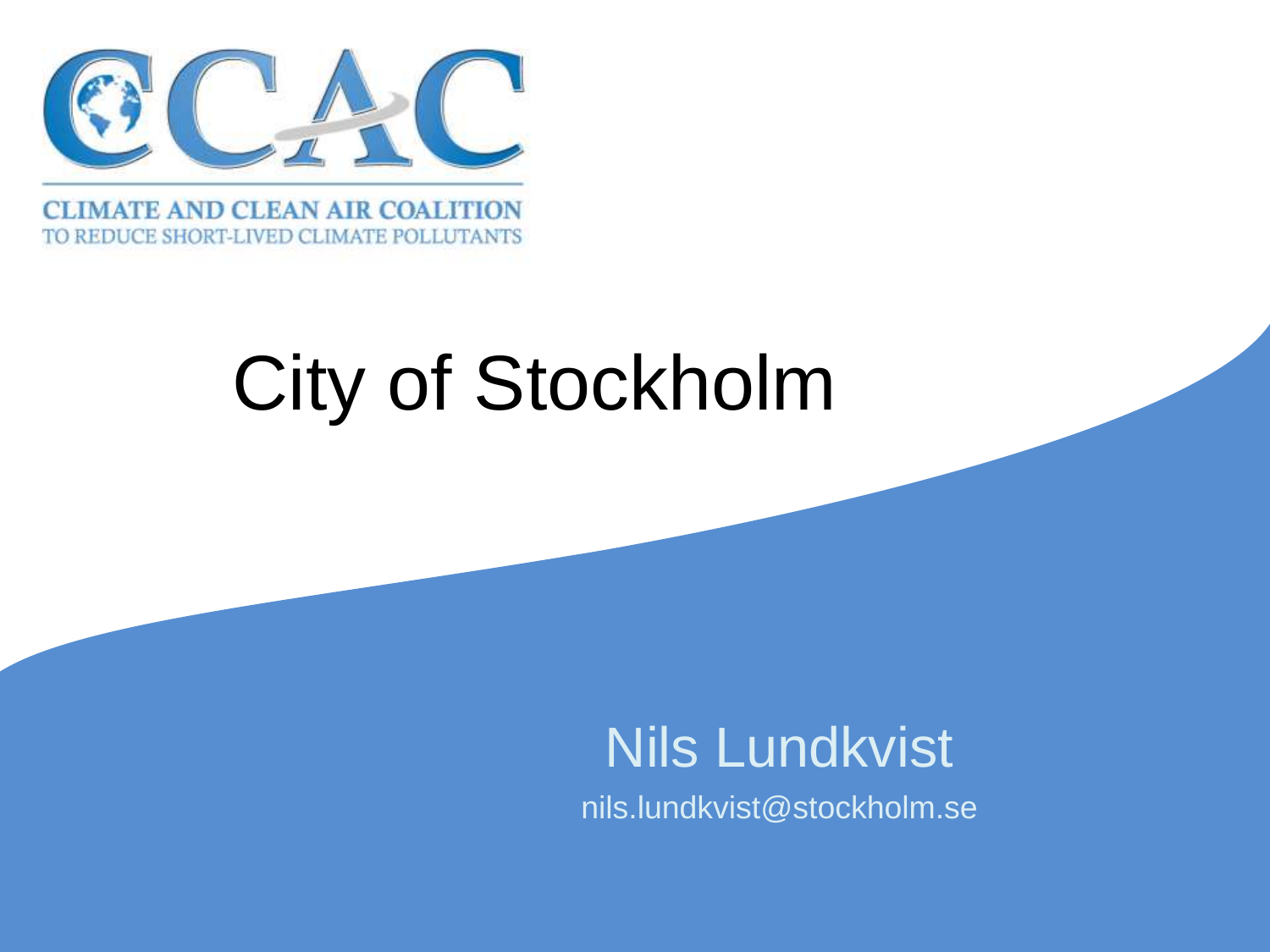

## City of Stockholm



- Capital of Sweden
- 867 000 inhabitants
- 440 000 flats and villas.
- Located between Lake Mälaren and the Baltic Sea
- Built on 14 islands around the mediaeval city centre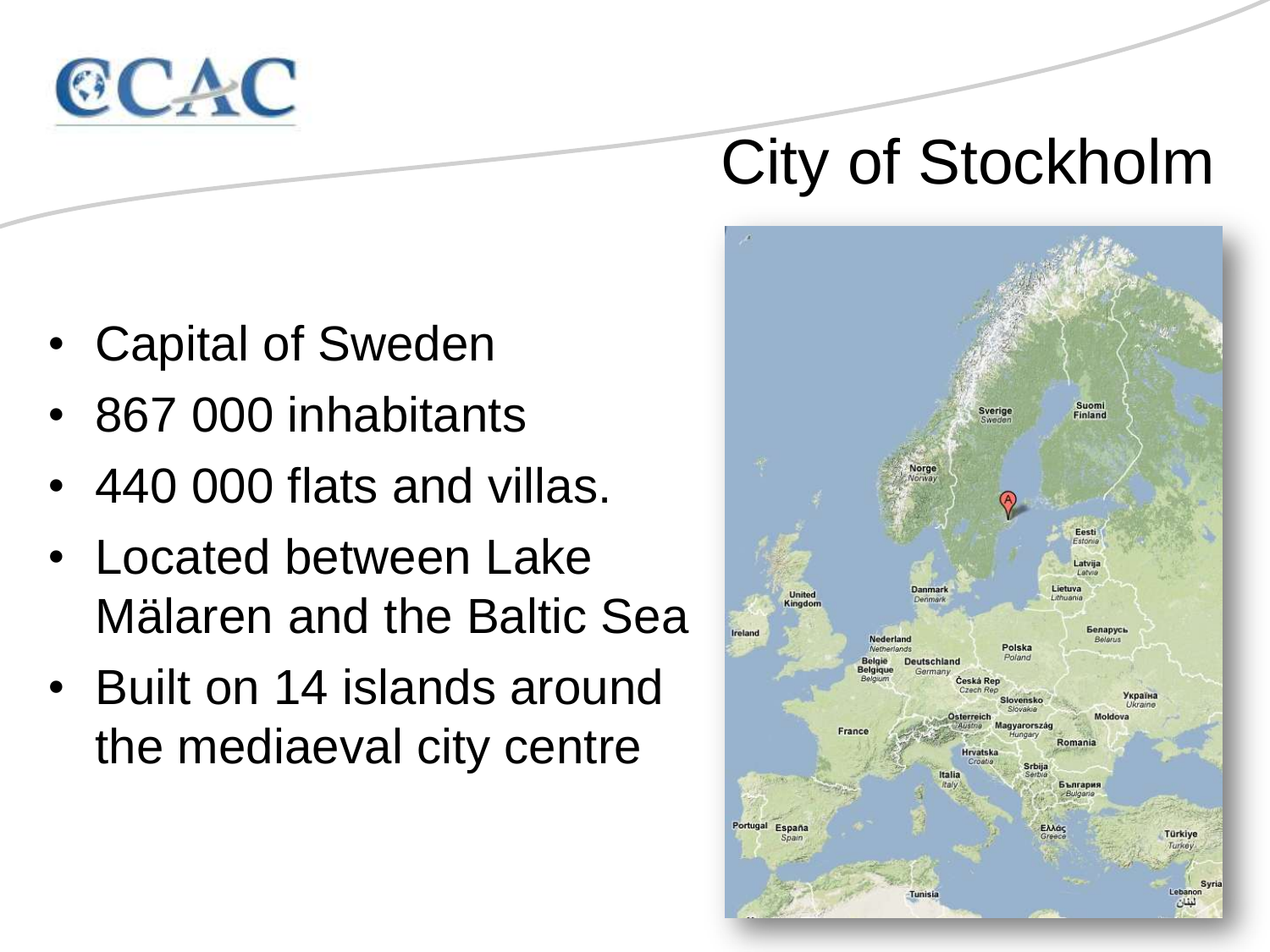

## Solid Waste Sector

### The Sustainable City

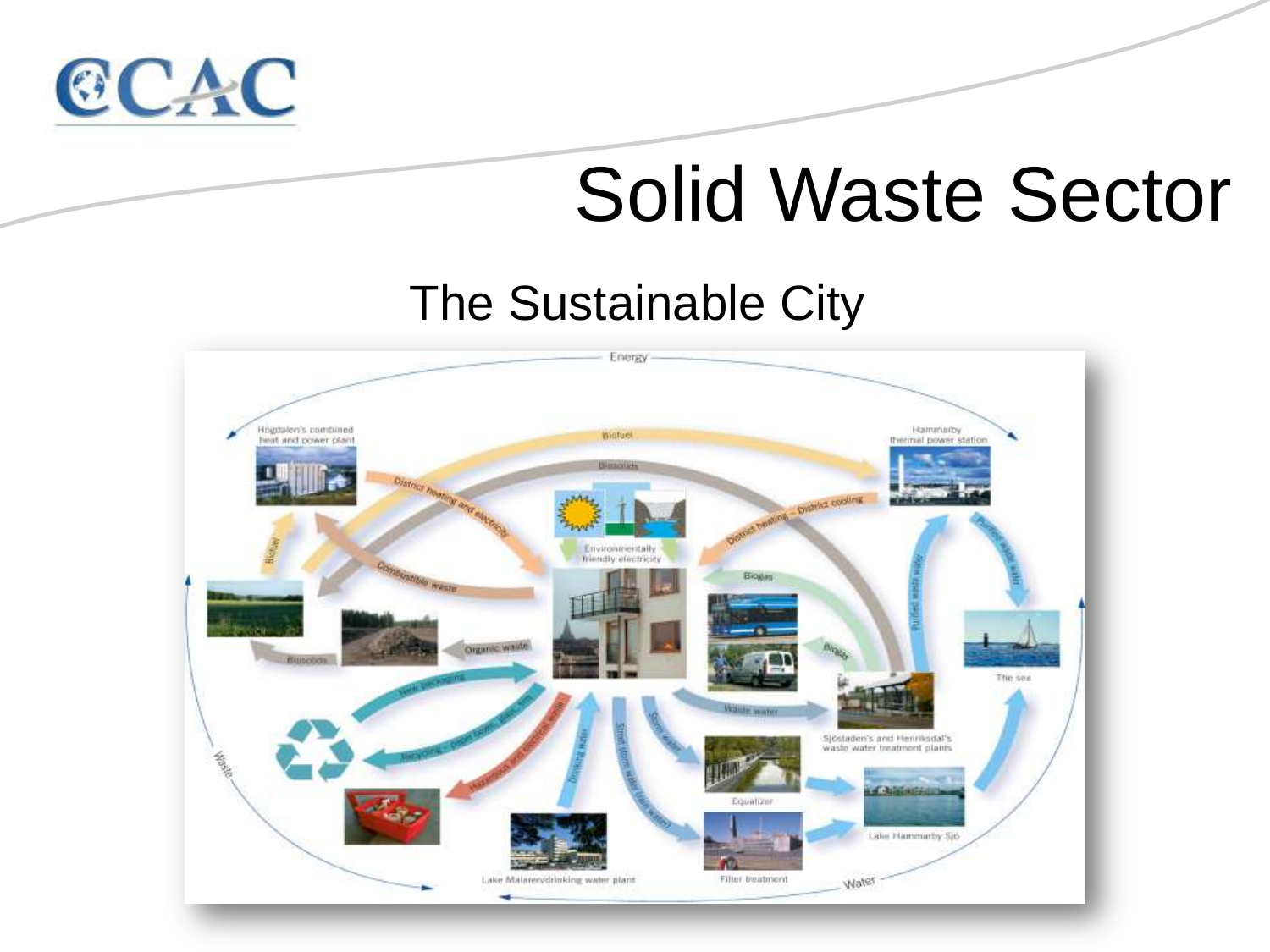

## Solid Waste Policy and Programmes

Waste Management Strategy

Waste hierarchy

-The foundation in Waste Management

- **1. Prevention**
- **2. Reuse**
- **3. Recycle**
- **4. Energy recovery**
- **5. Landfilling**

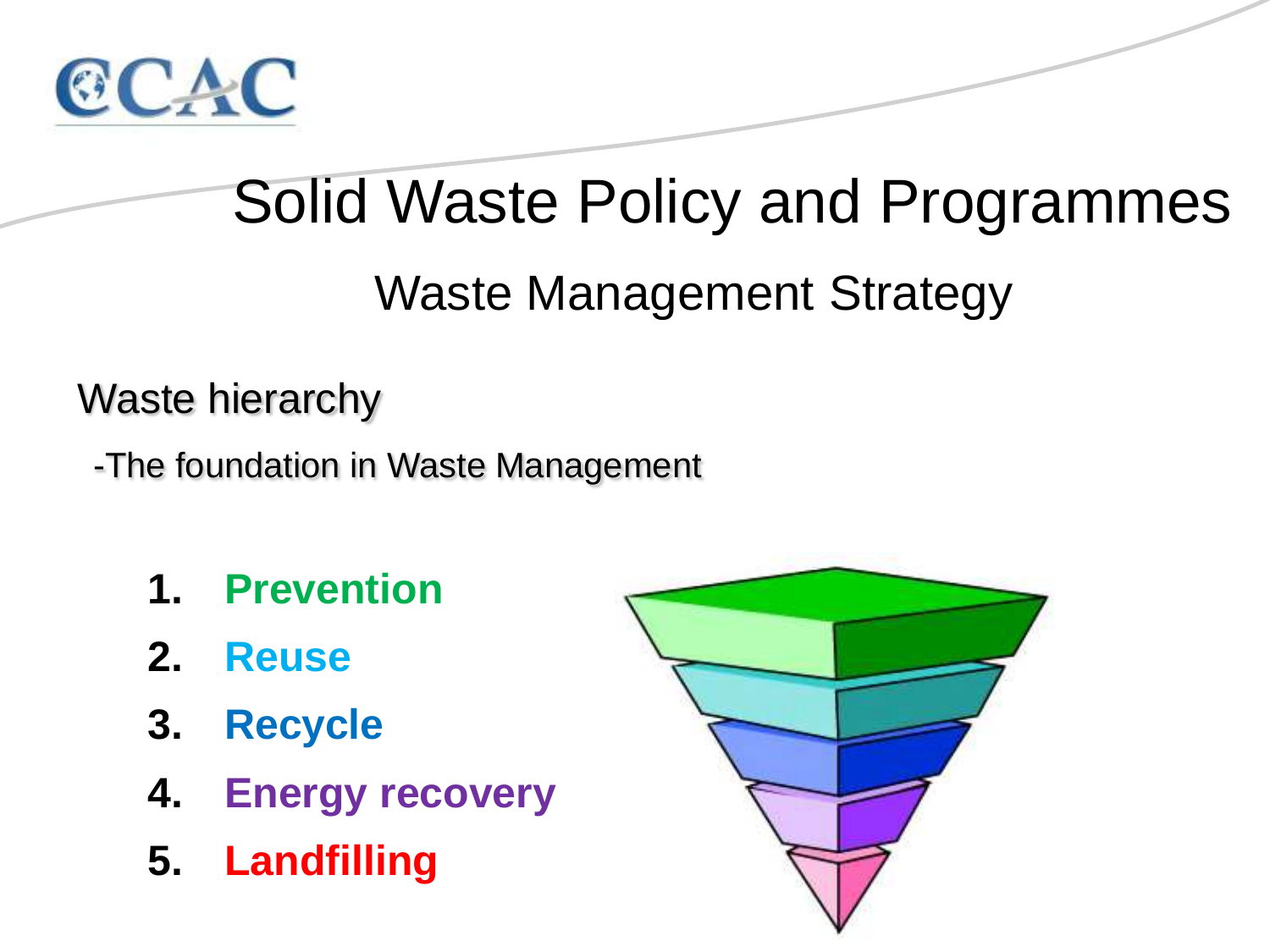

## Solid Waste Policy and Programmes Sustainable Waste Management **Interaction between Legislation** Renhällningsordning för Stockholms kommun **Englisher** Artshplan 2008-2012 **Strategy and visions Recycle Collection** ugar ar Stockhima Kummartámákogi 11 december 2001 Caler-from 11amont 2004 **Treatmen**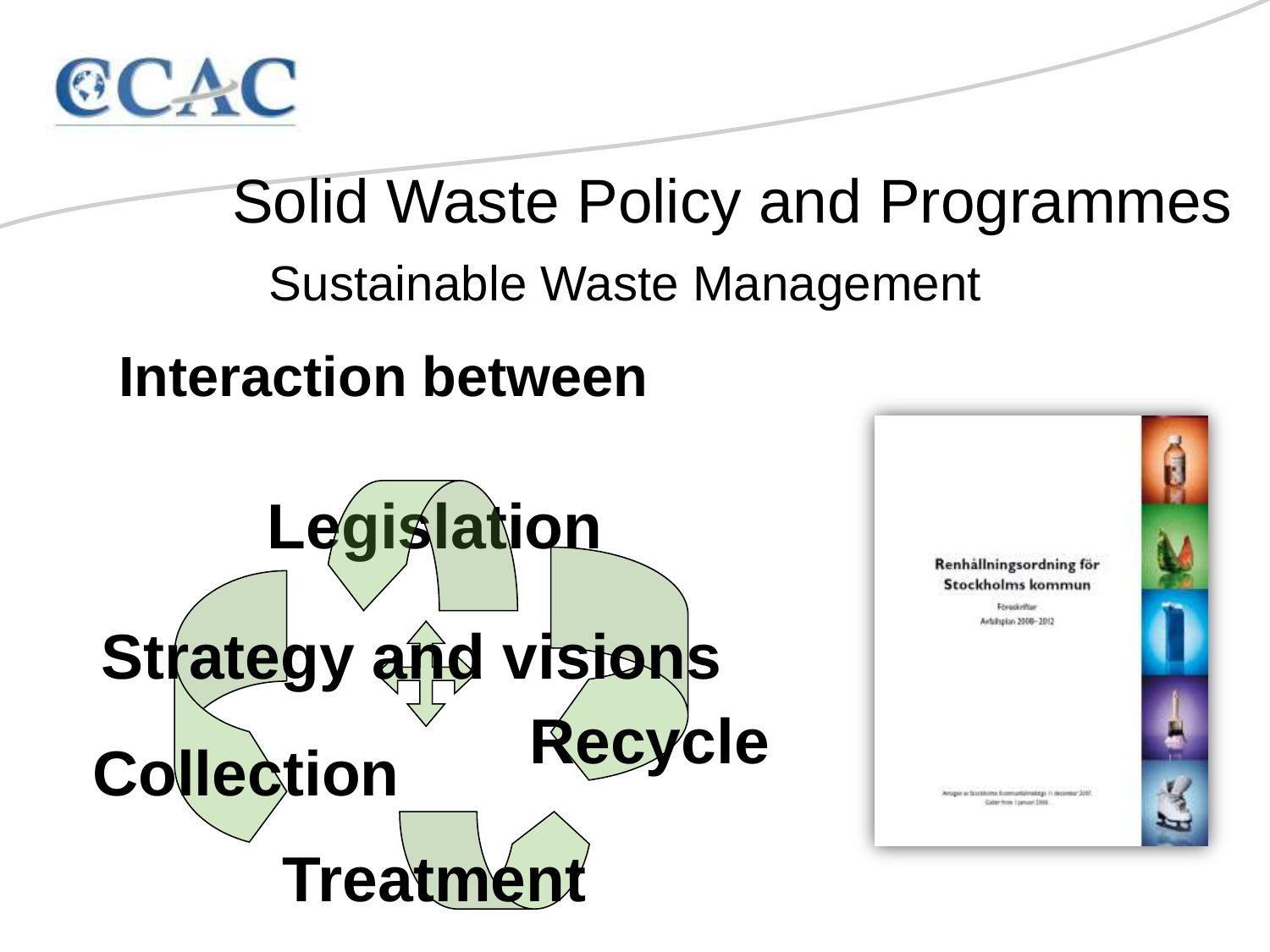

#### **Household Waste (Municipal Solid Waste) incl. Food-waste**

**Municipality** 

Producer

#### **Hazardous Waste**

From households

From commercial business

#### **Bulky waste from Households**

Recycling-centres (ÅVC)

Authorised bulky waste contractors

#### **Waste from Electrical and Electronic Equipment**

Producer

#### **Medical Waste (Hospitals, Health Care Facilities, Medicine rests etc.)**

**Pharmacies** 

Regional contractors

#### **Commercial waste and domestic solid waste**

excl. waste from households

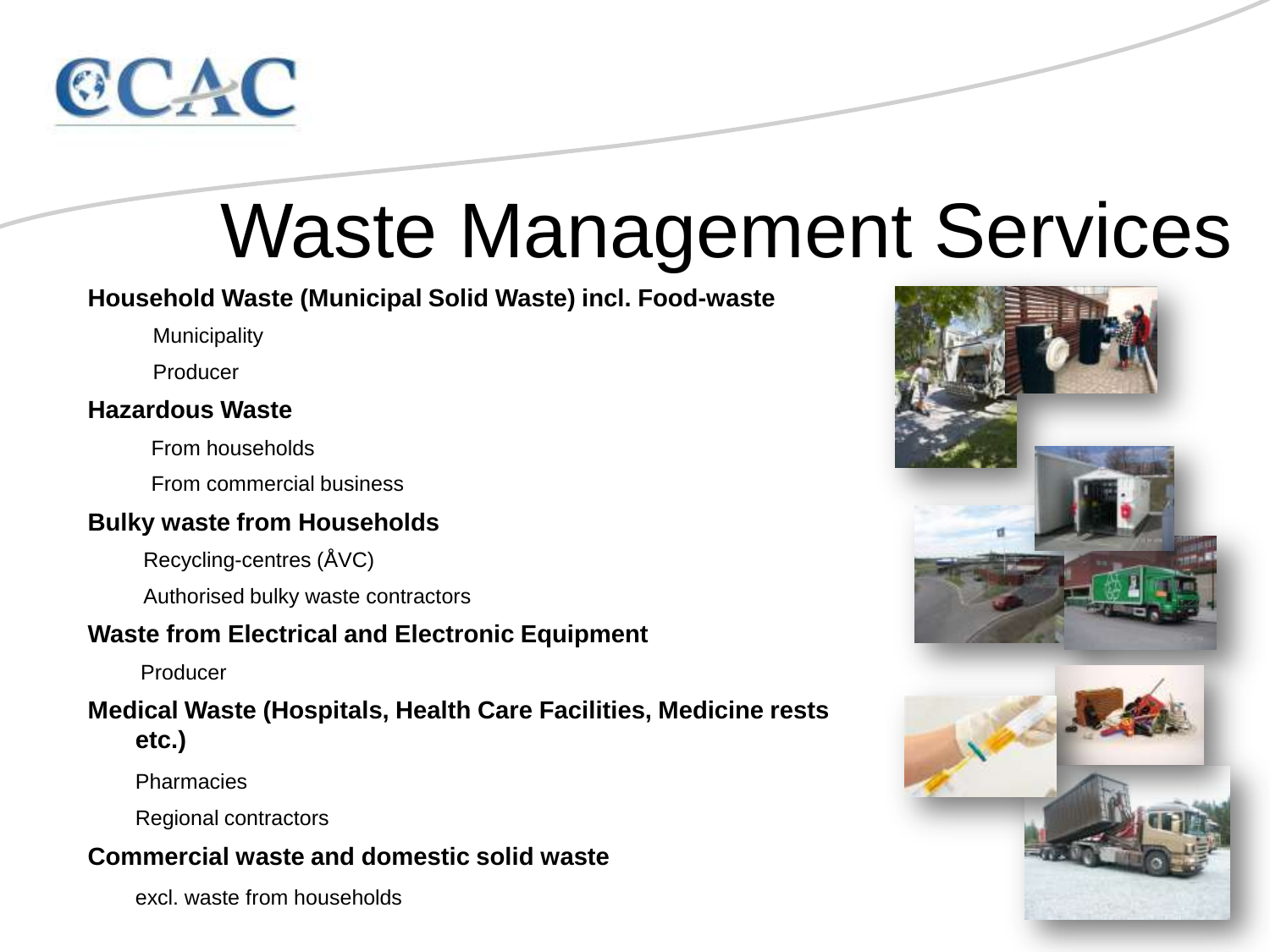

•**73 000 Collection-points** •**4 000 000 Collections per year**

**5 Contractors, collection of Household-Waste 1 Contractor, collection of Food-Waste 13 Contractors, Bulky Waste 75 Trucks Collection of Household-Waste, 100% running on non fossil-fuel (Bio-gas)**

Public Procurement

**12 districts 4-6 year contracts**

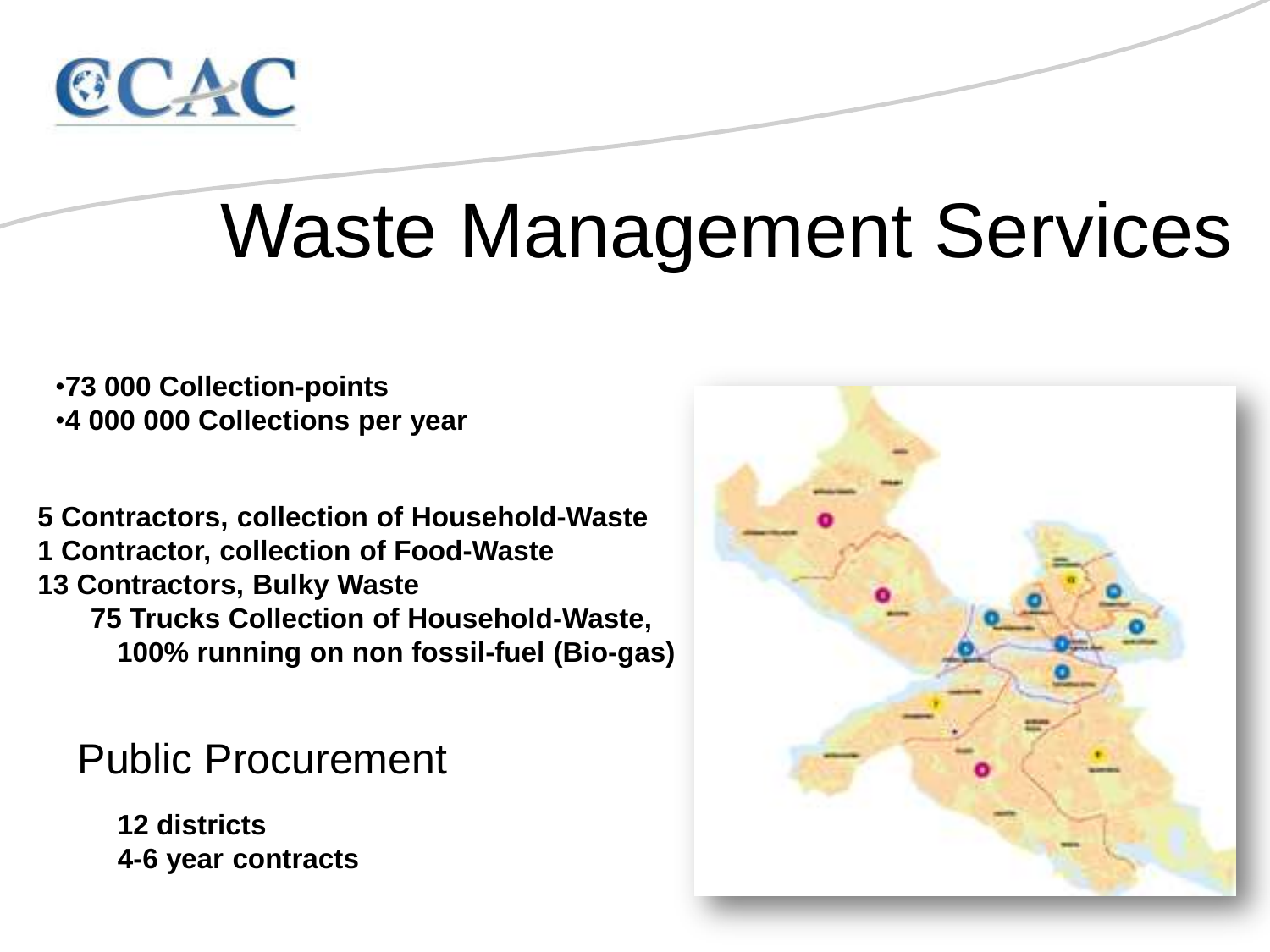

### Financing and Waste-fee

### **Who and how to pay?**

The property-owner pays

#### **Investments**

Public, private, PPP, BOT

### **Waste-fee**

Fee-structure:

Prime-cost Equal service = equal pay

Basic-fee Collection **Treatment** Landfill-tax

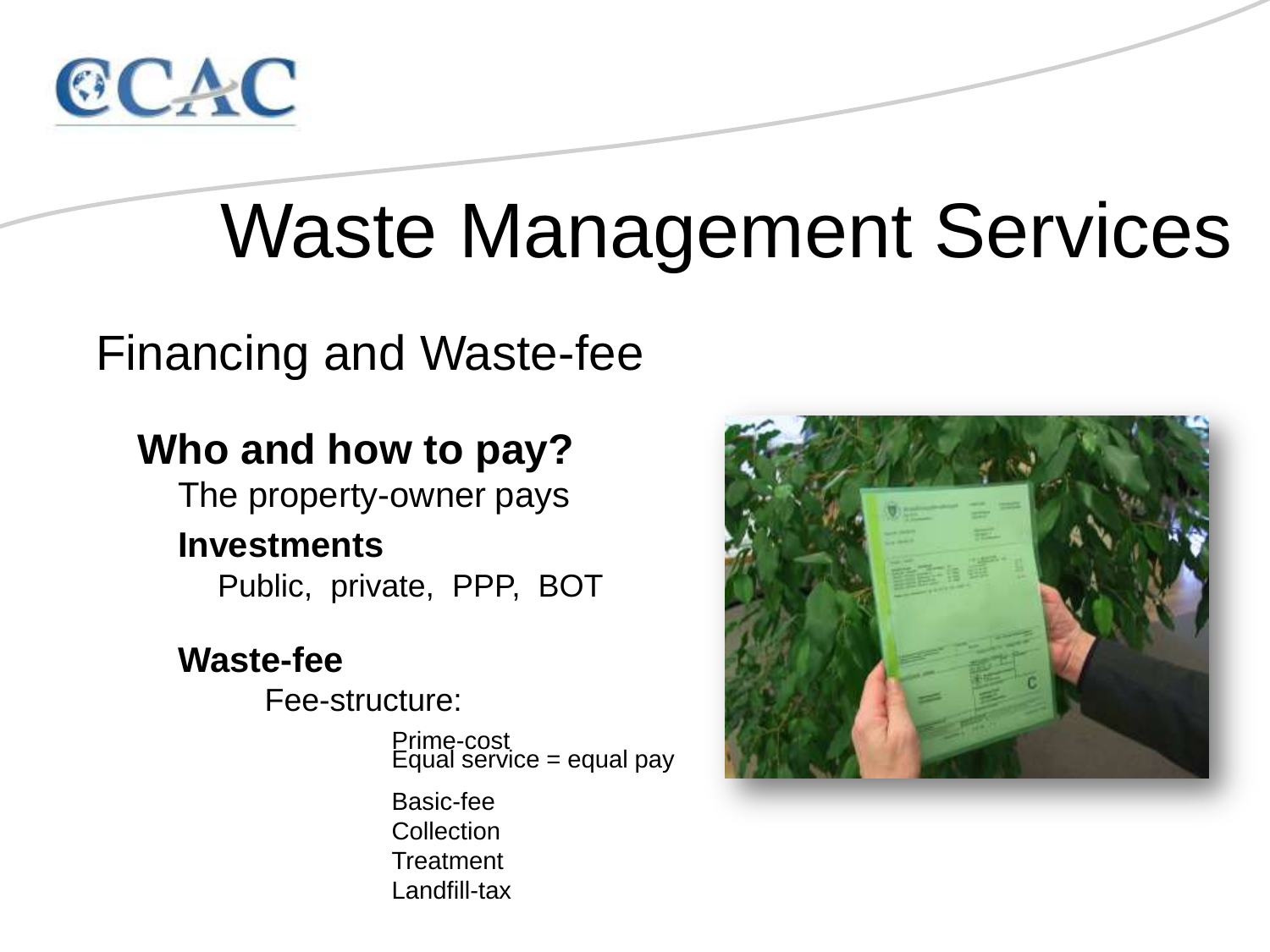

**Need of the energy and nutrients**

**Incineration with energy-recovery Biogas-and bio-fertilizer production**

**Treatment and recycling of Residues**

**Ban on organic waste to landfills and Landfill-tax has given**

## **Minimum Landfilling**

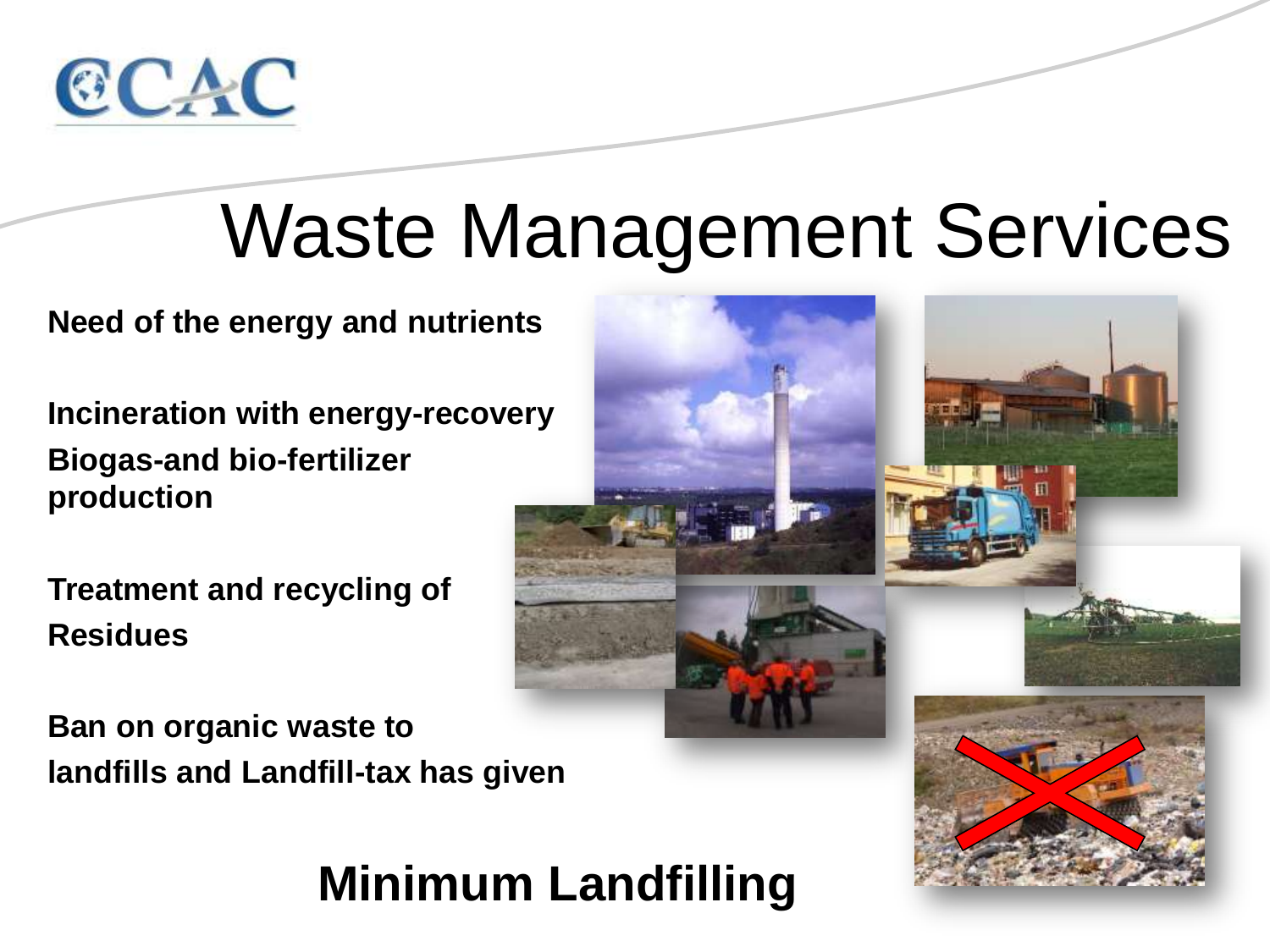

## Challenges for Sustainable Waste Management **Choice of technology Financing Operation Environment demands** Conclusions and Next Steps